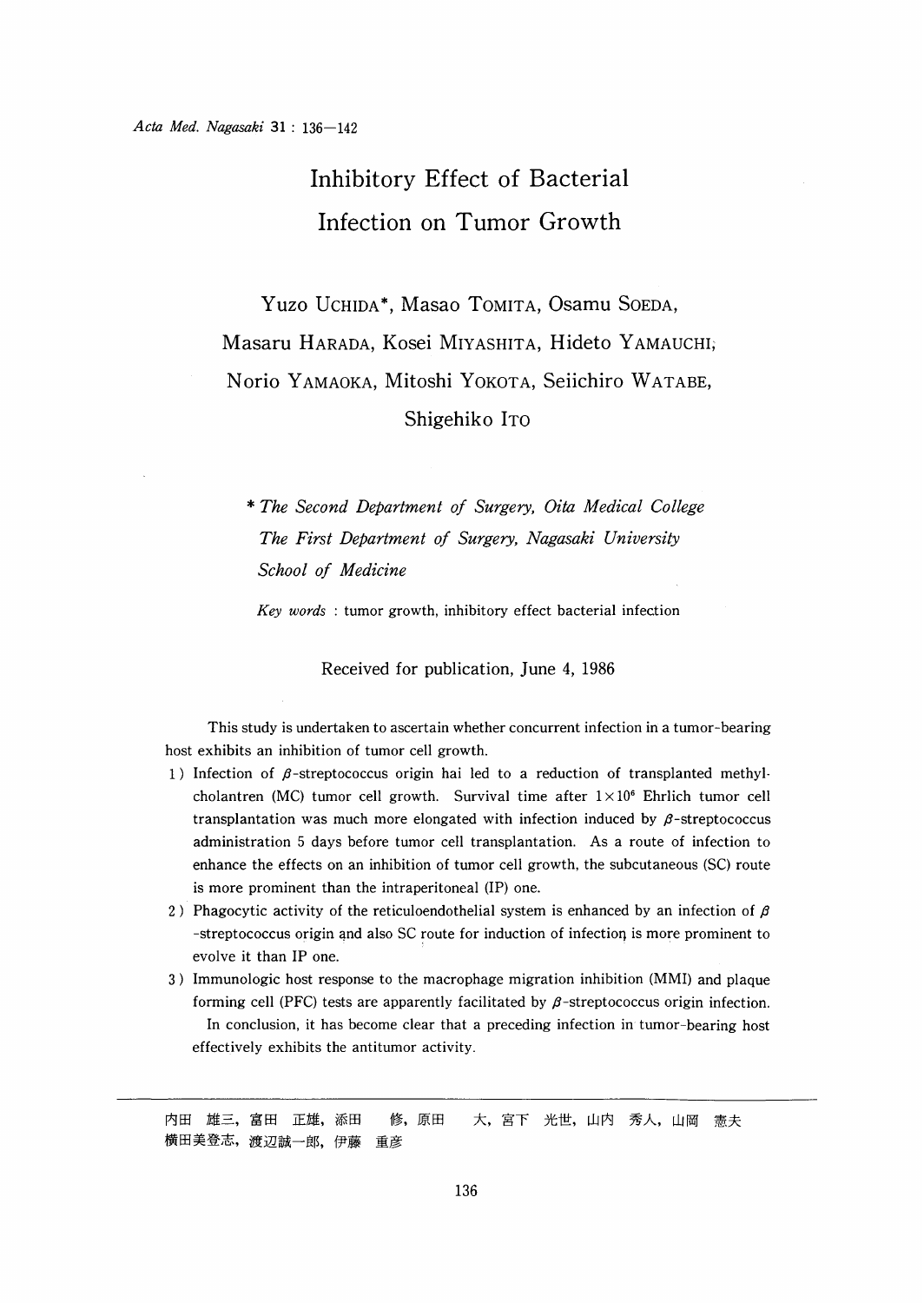## INTRODUCTION

It is well known that microorganism at times plays an important role in reducing a malignant tumor sizes in concurrent tumor bearing host.<sup>1)</sup> Of interest is the fact that concomitant infection in tumor-bearing host may lead to inhibition of the tumor cell growth. Th objective of this report is experimentally to clarify as to whether or not concurrent infection in a tumor-bearing host may cause the tumor regression.

## MATERIAL AND METHOD

Animals and cells:  $C_3H$  mice, 6 weeks of age, were kindly supplied from Shionogi Research Laboratory. Ehrlich tumor cells supplied by Shionogi Research Laboratory were chosen as an inoculated tumor cell source.  $\beta$ -streptococcal microorganism was used for a concomitant infection origin. Tumor-bearing host : Ehrlich tumor cells were intraperitoneally inoculated in mice and  $1 \times 10^6$  Ehrlich tumor cells were used. Meanwhile,  $1 \times 1 \times$ 1 cm Methylcholantren tumor (MC-tumor) was also used as a transplantable solid tumor. Inoculation of  $\beta$ -streptococcus: Microorganism of  $\beta$ -streptococcus were experimentally given in mice according to the following ways,  $1 \times 10^6$ ,  $3 \times 10^7$ ,  $6 \times 10^7$ ,  $1 \times 10^8$  and  $2 \times 10^8$   $\beta$ -streptococcus inoculations via intraperitoneal (IP) or subcutaneous (SO routes on the same day with or on day 5 prior to tumor cell transplantation to assess a proper condition referable to the numbers of tumor cells and microbes in terms of survival time and growing tumor weight. Inoculation of BCG vaccine : Img BCG vaccin purified by Japan BCG production co. was used by dilution with saline in this study. Reticuloendothelial function test :  $0.2$ ml of  $1\%$  Congo-red was injected from the vein in the tail of mouse and  $0.1$ ml blood samples from the amputated extremities were taken 5 and 30min after giving congo-red dye. The color of the blood samples hemolysed with  $0.83 \text{ NH}_4\text{Cl}$  was read in a spectrophotometer at 540m and corrected granulopectic index  $(\alpha)$  was calculated as the following equation.<sup>2)</sup>  $\alpha = \frac{W}{W_{L+5}}^3 K$ , W : body weight,  $W_{L+5}$  : liver and spleen weight, K : granulopectic index. Macrophage migration inhibition test (MMI-test) : The macrophage, which was assembled with a 20ml liquid paraffin intraperitoneally given prior to 4 days, was collected as a suspension with Eagle' solution.

MC-tumor antigen was prepared by homogenized tumor tissue in Eagle' solution. MMI-test was carried out according to Revillard' method.<sup>3)</sup> The macrophage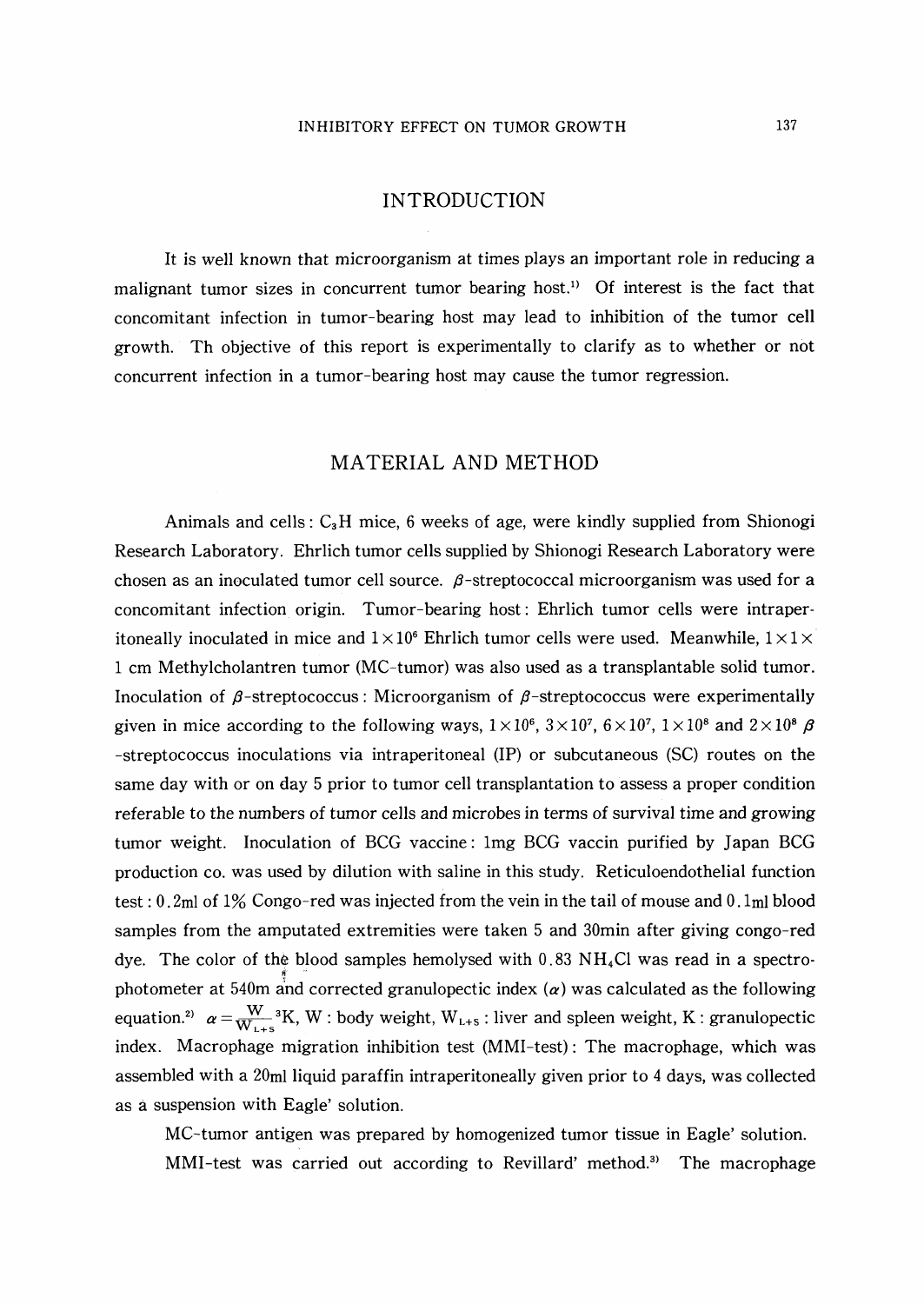#### 138 Y. UCHIDA ET AL.

migration area from the capillary tube was measured on the photopicture and calculated in a magnified ratio of a measured diameter of the capillary tube to an actual one.

Plaque forming cell test :  $1.5 \times 10^8$  sheep red cells were injected to a mouce. On day 4, splenectomy was done and 0.05ml of 50% spleen cells were mixed with 0.4ml of  $1 \times 10^6$ / ml sheep red cells. These were incubated with a  $0.05$ ml guinea pig complement at  $37^{\circ}$ C for 1 hour. Plaque forming cells were counted by using a light microscope according to Cunningham' method.<sup>4)</sup>

#### **RESULT**

Survival periods of mice with a  $1 \times 10^6$  Ehrlich tumor cell IP transplantation were compared among various conditions of the timing an the dosis of streptococcal infection as shown in Fig. 1.

The longest survival was obtained at the time when  $3 \times 10^7$   $\beta$ -streptococcal infection preceded at 5 days before tumor cell transplantation with an average of 24.4 days.



Fig. 1. Survival times after  $1 \times 10^6$  Ehrlich tumor cell transplantation with various conditions of additional streptococcal infection.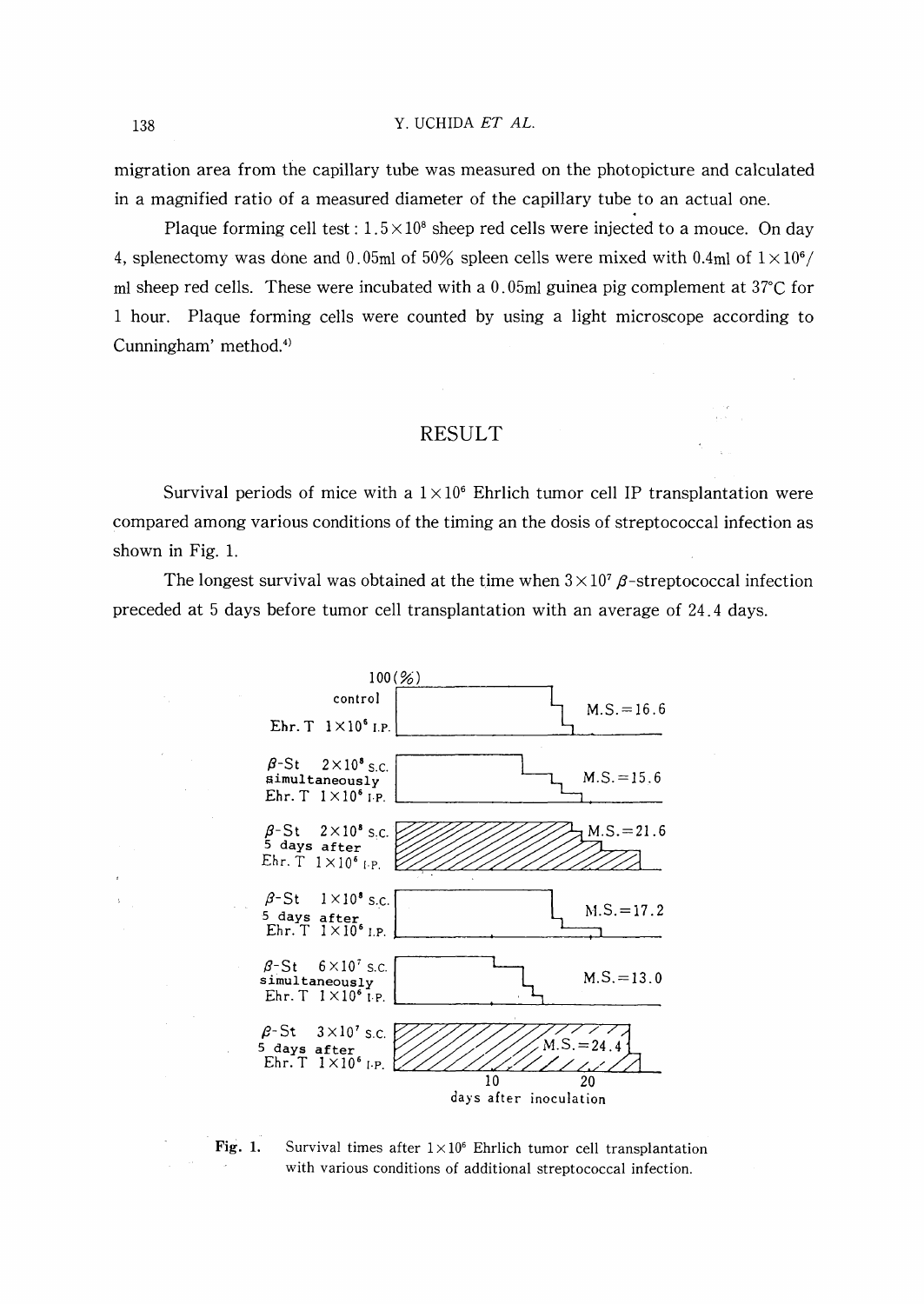Next, the survival time of IP administration of  $2 \times 10^8$   $\beta$ -streptococcus follewed with an average of 21.6 days. However, the shortest survival was gained from the mice receiving a  $6 \times 10^7$  IP admistration of  $\beta$ -streptococcus with Erhlich toumor cell inoculation at the same time, averaging 13.0 days. It was shorter than that of the control.

Phagocytic activity in the reticuloendothelial sysjem was tested after either  $2 \times 10^7$ IP  $1 \times 10^8$  SC administrations of  $\beta$ -streptococcus in mice. Fig. 2 showed that phagocytic activity of reticuloendothelial system was apparently enhanced on the 5th or 7th day following a subsequent infection of  $\beta$ -streptococcus admistration. The SC administration of  $\beta$ -streptococcus was much more effective than IP one to promote the reticuloendothelial system function on phagocytosis against microorganism invasion and it lasted for 15 days, whereas in the IP administaration it persited for 5 to 7 days.

MC tumor transplantation were compared between with and without the pretreatment of BCG and/or  $\beta$ -streptococcus SC administrations 5 days prior to tumor transplantation by weighing on day 5, 10, 15 and 25 respectively as shown in Fig. 3. The rates of the tumor growth in non-pretreatment before tumor transplantation were manifest on day 10 and 15 as compared with those in the pretreatment with BCG or  $\beta$ -streptococcus. To make sure of immunological mechanism as to whether  $\beta$ -streptococcus administration inhibits tumor growth, MMI test was utilized. Fig. 4 revealed that macrophage migration of  $\beta$ -streptococcus SC administration was markedly inhibited on day 5 to 10 as compared with those of non-pretreatment and/or  $\beta$ -streptococcus IP administration although not so

correct granulopectic index



Fig. 2. 2. Phagocytic activity of the reticuloendothelial system following  $2 \times 10^7$  IP or  $1 \times 10^8$  SC streptococcal inoculations.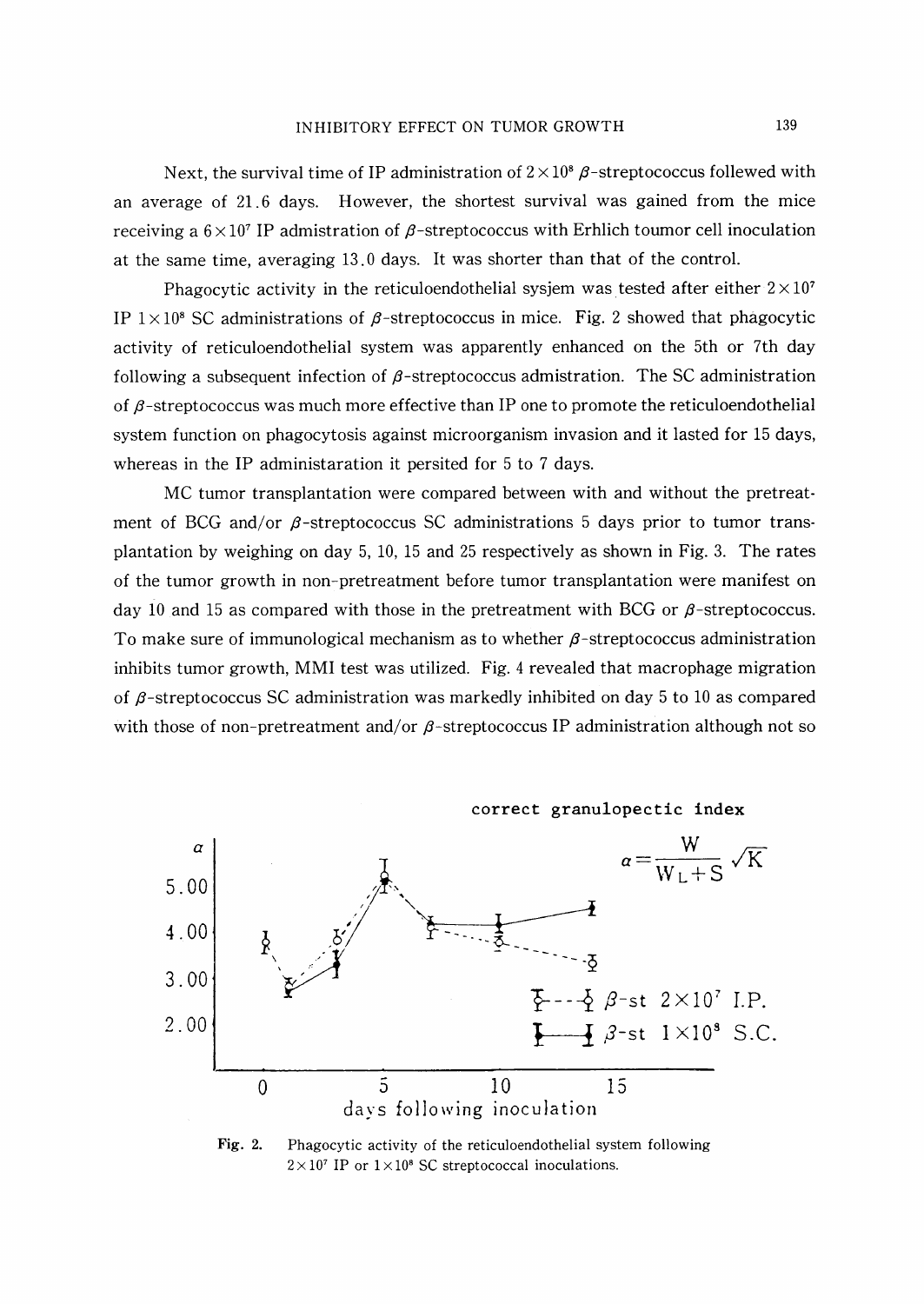

Fig. 3. Comparision in the growing transplanted tumor weight of  $1 \times 1 \times$ lcm MC-tumor between BCG inoculation and  $\beta$ -streptococcal administration.



Fig. 4. Changes in percent inhibition of macrophage migration in comparison between  $\beta$ -streptococcal SC and IP administrations.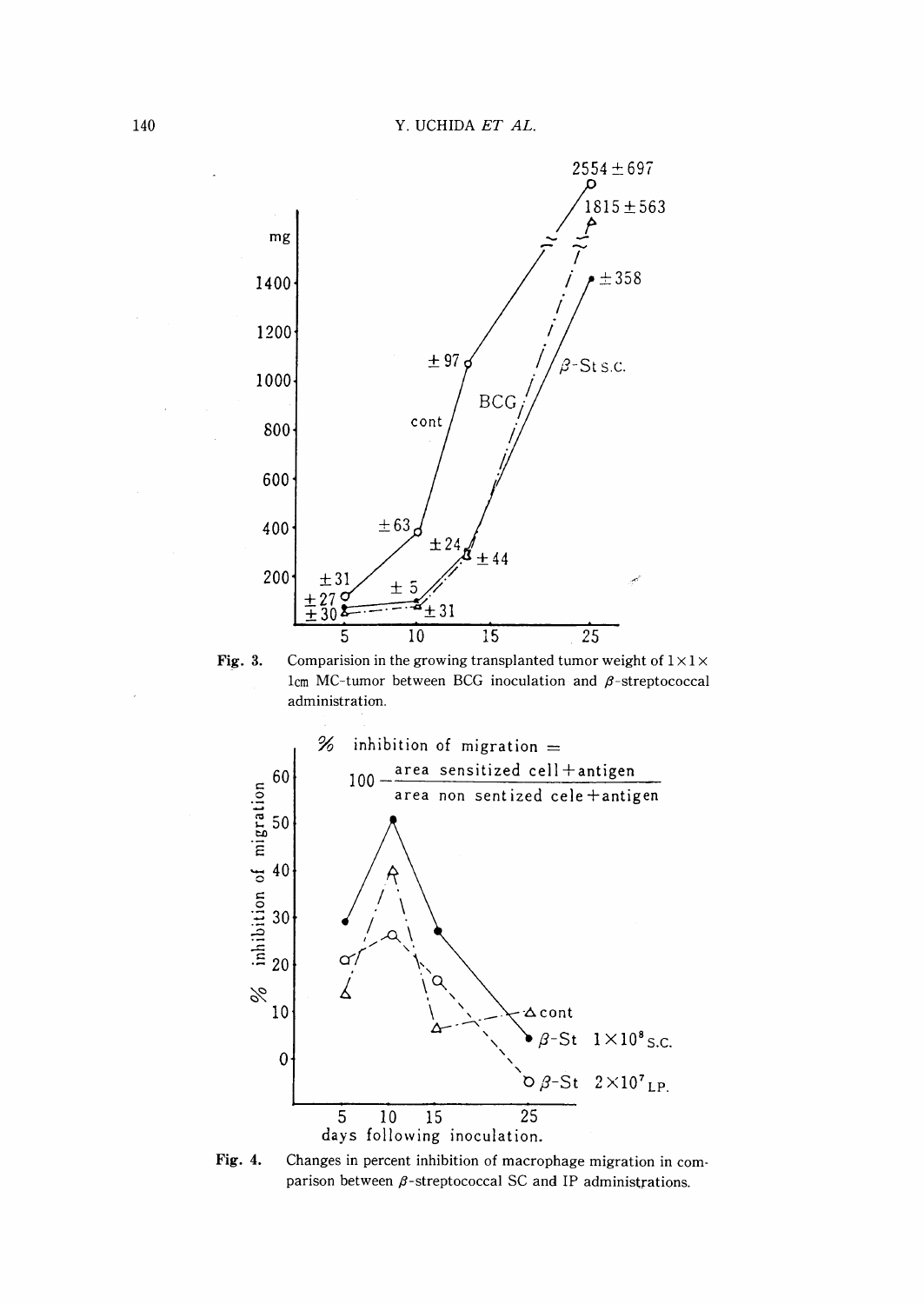

Fig. 5. Changes in the number of plaque forming cells in comparison between  $\beta$ -streptococcal infection via SC and IP routes.

on day 15.

PFC test agains  $1 \times 10^6$  spleen cells reported by Jerne was also used for evaluation of a host response to tumor growth at  $1 \times 10^8$  SC and  $2 \times 10^7$  IP administrations of  $\beta$ -streptococcus 5 days prior to a  $3 \times 3 \times 3$  mm methylocolantren tumor transplantation.

Fig. 5 indicated that the palque forming cells increased on day 5 to 10 after  $\beta$ -streptococcus IP administration althought it continued up to 20 days after SC aadministration. It was a reflection of the different routes of infection induced by  $\beta$ -streptococcus.

### DISCUSSION

It is now evident that concomitant infection in tumor-bearing host occassionally inhibits the tumor cell growth. We experimentally attempted to elacidate the fact that an infection by  $\beta$ -streptococcus origin is effectively inhibit the transplanted methylcholantren and Ehrlich tumor cell growth or enhance the immulogic response to a host.  $HAVAS<sup>5</sup>$ explained that the mechanism is based on a modified Schwartzman reaction.